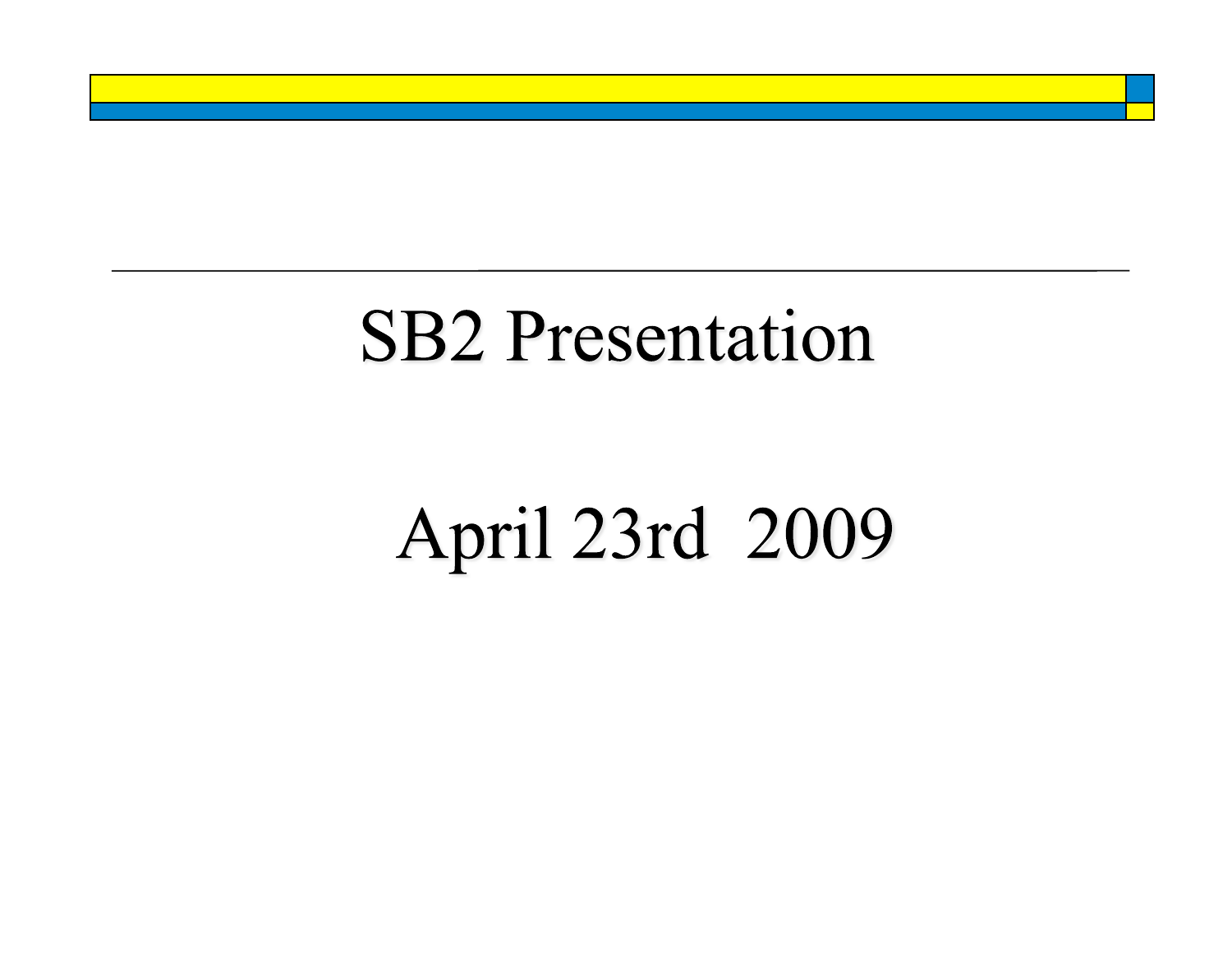## What's **SB2?**

### **A voting initiative- nothing more**

- *Not a change in government*
- *Only changes who can vote, when we vote and how we vote*

*If someone tells you something different they are mistaken ( NH RSA40:13)*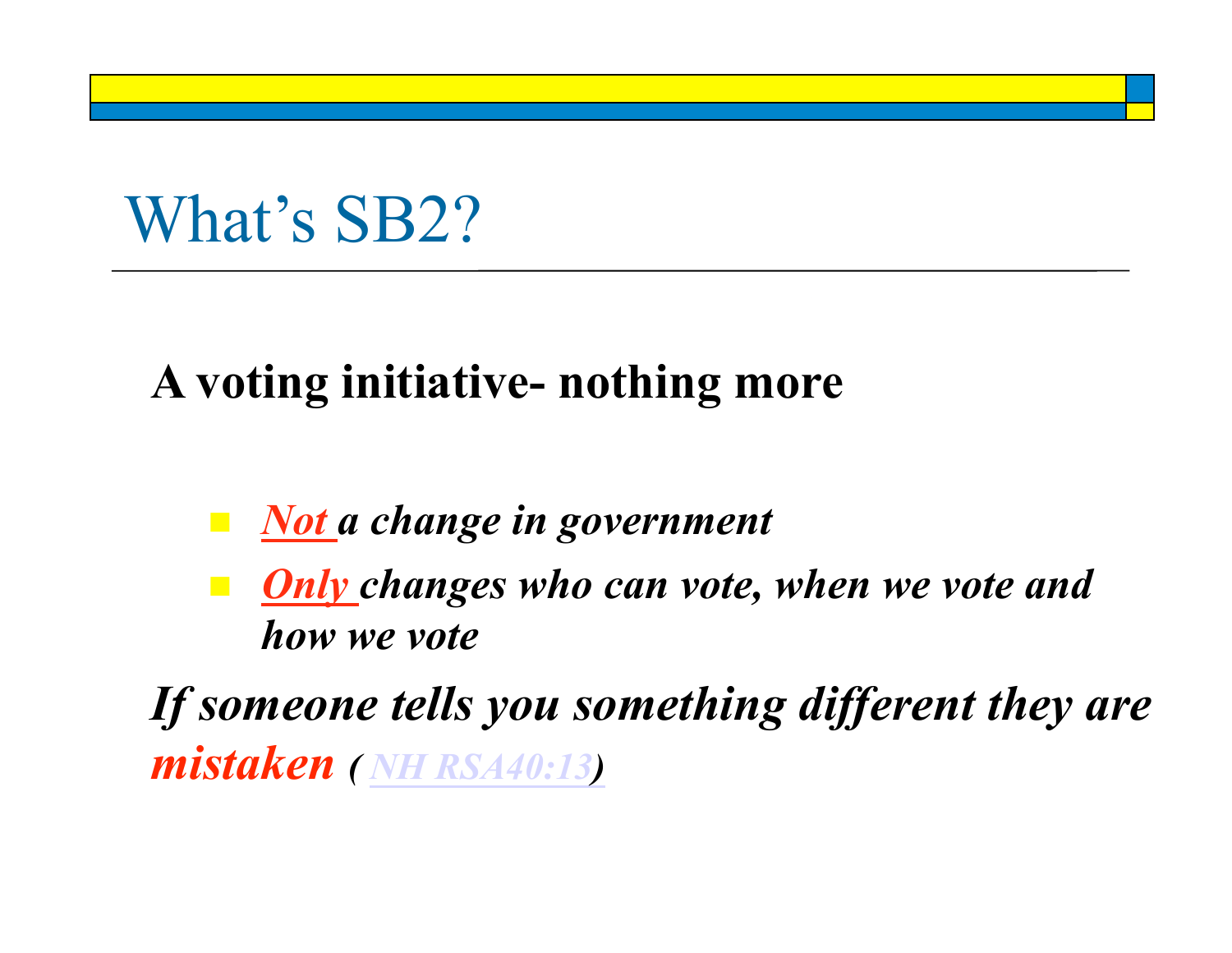## What's SB2?

*Per the NH Dept. of Revenue Administration (SB2 Tech Asst. Rev. 05/08):* 

*SB2 is a form of town meeting that has 2 sessions:* 

 *A deliberative session-* **articles can be explained, discussed, debated and amended in exactly the same format as Town Meeting** 

Ø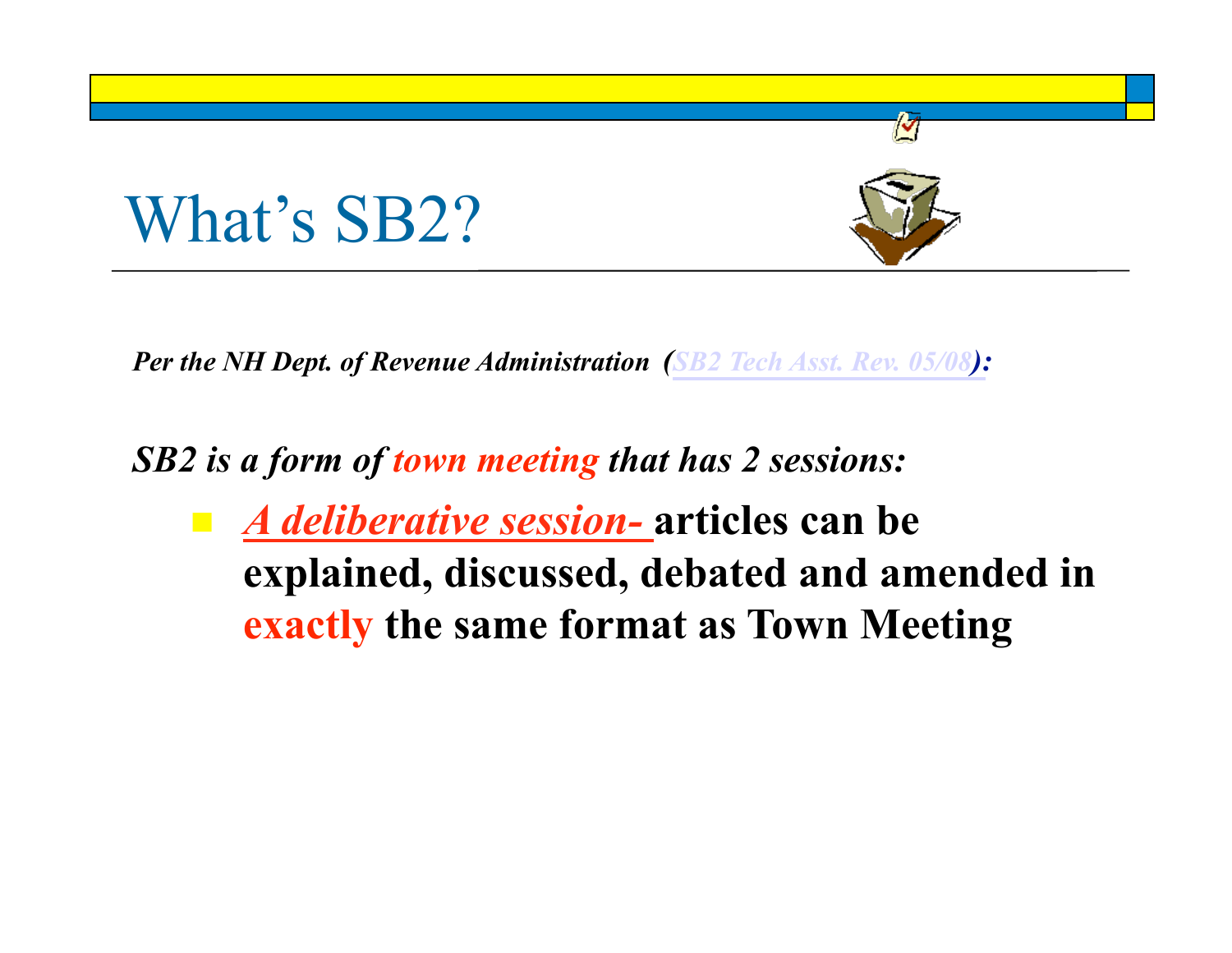

*Per the NH Dept. of Revenue Administration (SB2 Tech Asst. Rev. 05/08):* 

*Followed about 30 days later by:* 

 *A voting session-* **articles as presented or amended will be placed on the official ballot and voted upon in a voting booth** 

*All registered voters can vote*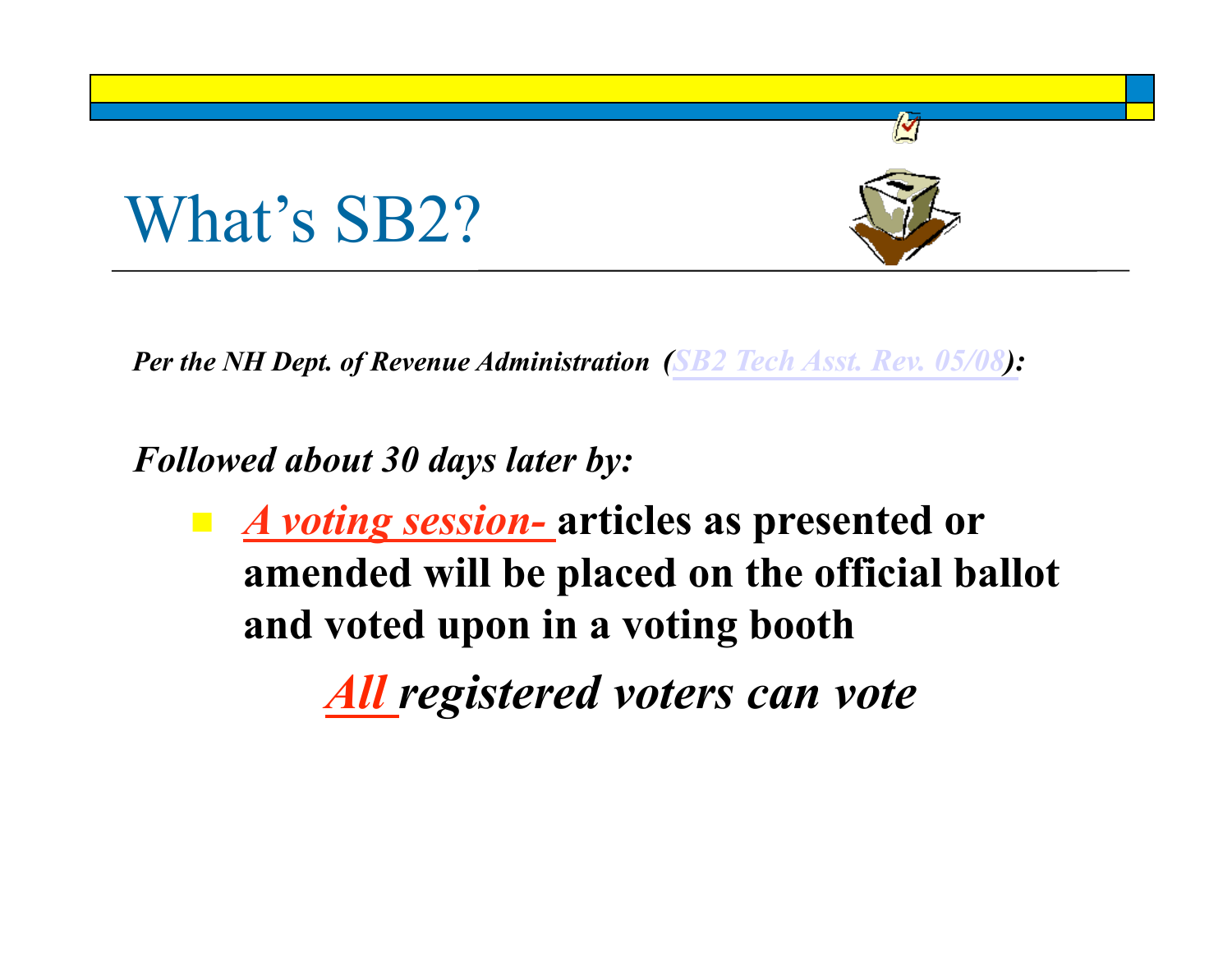## Is SB2 new?

*Around by statute since 1996* 

- *More than half \*of NH town voters vote under SB2*
- *Only about a third of New Hampshire towns operate under a traditional town meeting (*New Hampshire Center for Public Policy Studies 2/16/2009)

| <b>Town Meeting</b> | <b>Official Ballot (SB2)</b> |  |
|---------------------|------------------------------|--|
| 421,091             | 427,492                      |  |
| 32.0%               | 32.5%                        |  |

\*As of 2006 and growing. Source: NH DRA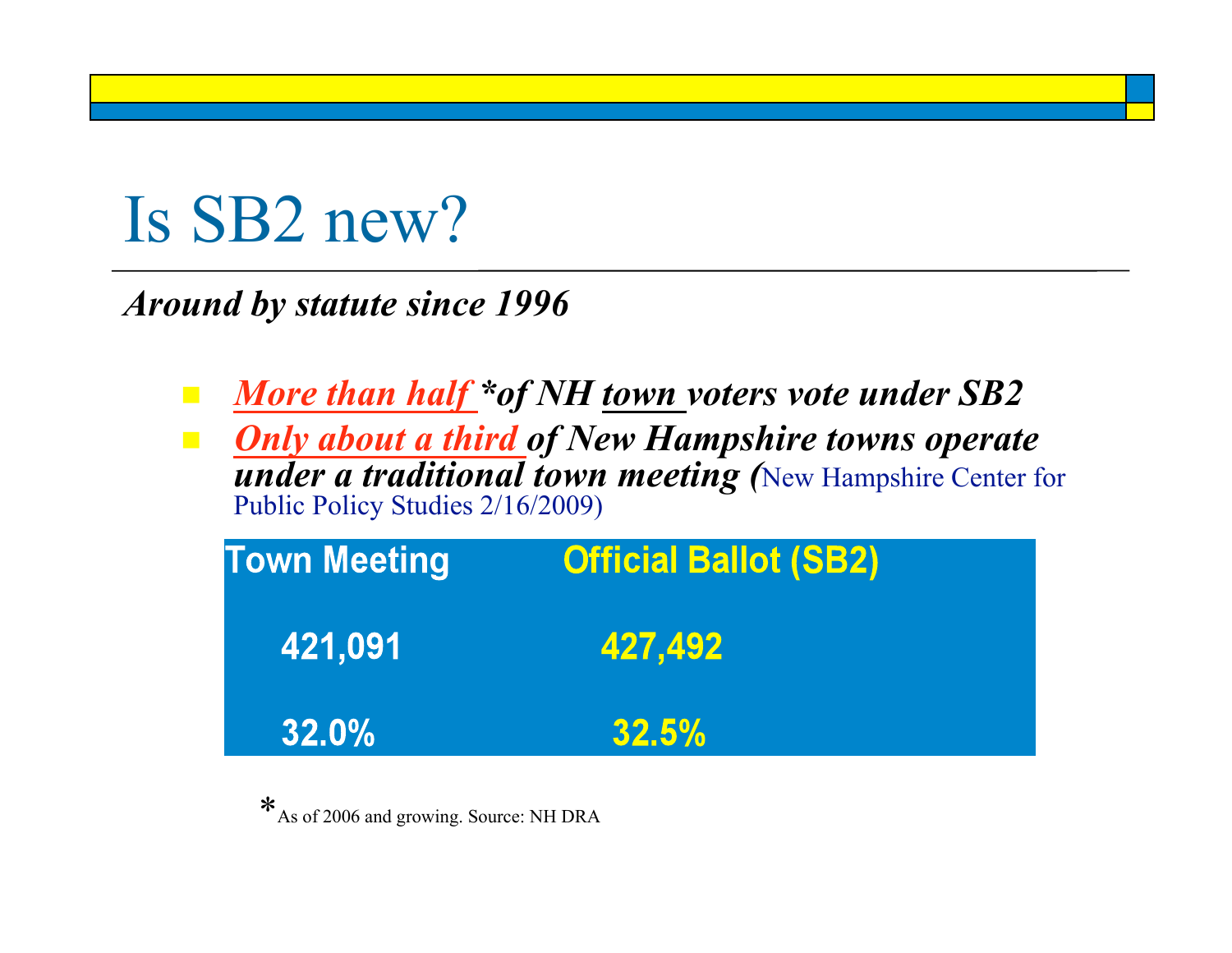### NH SB2 Schools (as of 3/2009 Source: NH Dept. of Rev. Admin.)

| <b>Acworth</b>     | <b>Claremont</b>     | <b>Grafton</b>       | <b>Lee</b>         | <b>Newton</b>        | <b>Sutton</b>            |  |
|--------------------|----------------------|----------------------|--------------------|----------------------|--------------------------|--|
| Alexandria         | <b>Conway</b>        | Greenfield           | Litchfield         | <b>North Hampton</b> | <b>Swanzey</b>           |  |
| <b>Allenstown</b>  | <b>Danbury</b>       | <b>Greenville</b>    | <b>Littleton</b>   | Nottingham           | <b>Temple</b>            |  |
| <b>Alstead</b>     | <b>Danville</b>      | Groton,              | Londonderry        | Orange               | <b>Thornton</b>          |  |
| <b>Alton</b>       | <b>Deerfield</b>     | <b>Hampstead</b>     | Lyndeborough       | <b>Ossipee</b>       | <b>Troy</b>              |  |
| <b>Amherst</b>     | <b>Deering</b>       | <b>Hampton</b>       | <b>Madbury</b>     | <b>Pelham</b>        | <b>Tuftonboro</b>        |  |
| <b>Antrim</b>      | <b>Derry</b>         | <b>Hampton Falls</b> | <b>Madison</b>     | Peterborough         | <b>Wakefield</b>         |  |
| <b>Ashland</b>     | <b>Dorchester</b>    | <b>Hancock</b>       | <b>Mason</b>       | <b>Plaistow</b>      | <b>Walpole</b>           |  |
| <b>Atkinson</b>    | <b>Dublin</b>        | <b>Hebron</b>        | <b>Merrimack</b>   | <b>Plymouth</b>      | <b>Warner</b>            |  |
| <b>Auburn</b>      | <b>Durham</b>        | <b>Henniker</b>      | <b>Middleton</b>   | Raymond              | <b>Waterville Valley</b> |  |
| Average            | <b>East Kingston</b> | <b>Hillsboro</b>     | <b>Milford</b>     | <b>Rindge</b>        | <b>Weare</b>             |  |
| <b>Bedford</b>     | <b>Effingham</b>     | <b>Holdernes</b>     | <b>Milton</b>      | <b>Rumney</b>        | Wentworth                |  |
| <b>Bennington</b>  | <b>Enfield</b>       | <b>Hooksett</b>      | <b>Mont Vernon</b> | <b>Rye</b>           | <b>Whitefield</b>        |  |
| <b>Bradford</b>    | <b>Epping</b>        | <b>Hudson</b>        | <b>New Boston</b>  | <b>Salem</b>         | <b>Wilmot</b>            |  |
| <b>Bridgewater</b> | <b>Epsom</b>         | <b>Jaffrey</b>       | <b>New Durham</b>  | <b>Sandown</b>       | Winchester               |  |
| <b>Bristol</b>     | <b>Exeter</b>        | <b>Jefferson</b>     | <b>New Hampton</b> | <b>Seabrook</b>      | <b>Windham</b>           |  |
| <b>Brookfield</b>  | <b>Farmington</b>    | <b>Keene</b>         | <b>New Ipswich</b> | <b>Sharon</b>        | <b>Windsor</b>           |  |
| Campton            | <b>Fitzwilliam</b>   | <b>Kensington</b>    | <b>New London</b>  | <b>South Hampton</b> | <b>Wolfeboro</b>         |  |
| Canaan             | <b>Francestown</b>   | <b>Kingston</b>      | <b>Newbury</b>     | <b>Springfield</b>   |                          |  |
| Candia             | <b>Gilford</b>       | Lancaster            | <b>Newfields</b>   | <b>Stratham</b>      |                          |  |
| Charlestown        | <b>Gilsum</b>        | Langdon              | <b>Newmarket</b>   | <b>Sullivan</b>      |                          |  |
| <b>Chester</b>     | Goffstown            | Lebanon              | <b>Newport</b>     | <b>Sunapee</b>       |                          |  |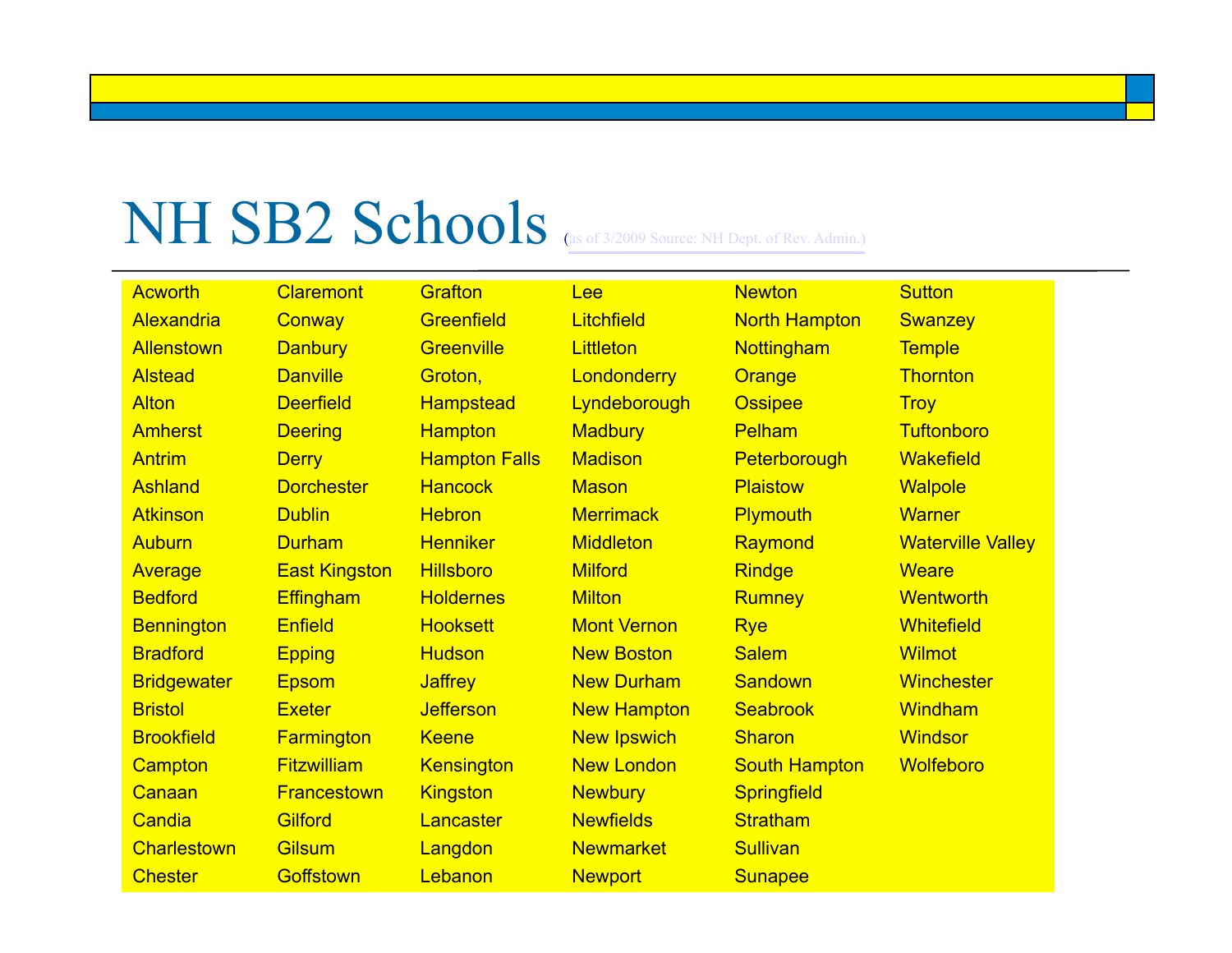### NH SB2 Towns (as of 3/2009 Source: NH Dept. of Rev. Admin.)

|                 | <b>Allenstown</b>  | 16              | <b>Conway</b>        | 31 | <b>Hook sett</b>   | 46 | <b>INewton</b>   | 61 | <b>Winchester</b> |
|-----------------|--------------------|-----------------|----------------------|----|--------------------|----|------------------|----|-------------------|
| $\overline{2}$  | <b>Alstead</b>     | 17              | <b>Danbury</b>       | 32 | <b>Hudson</b>      | 47 | North Hampton    | 62 | <b>Windham</b>    |
| $\mathbf{3}$    | <b>Alton</b>       | 18              | <b>Danville</b>      | 33 | <b>Kensington</b>  | 48 | <b>Pelham</b>    | 63 | <b>Wolfeboro</b>  |
| 4               | Amherst            | 19              | <b>Deerfield</b>     | 34 | <b>Kingston</b>    | 49 | Peterborough     |    |                   |
| 5               | <b>Ashland</b>     | 20              | <b>East Kingston</b> | 35 | <b>Litchfield</b>  | 50 | <b>Plaistow</b>  |    |                   |
| 6               | <b>Atkinson</b>    | 21              | <b>Epping</b>        | 36 | Littleton          | 51 | <b>Raymond</b>   |    |                   |
|                 | <b>Auburn</b>      | $22 \,$         | <b>Epsom</b>         | 37 | <b>Londonderry</b> | 52 | Rindge           |    |                   |
| 8               | <b>Barrington</b>  | 23              | <b>Exeter</b>        | 38 | <b>Merrimack</b>   | 53 | <b>Rve</b>       |    |                   |
| 9               | <b>Belmont</b>     | 24              | <b>Fremont</b>       | 39 | <b>Milford</b>     | 54 | <b>Salem</b>     |    |                   |
| 10 <sub>1</sub> | Bennington         | 25 <sub>2</sub> | Gilford              | 40 | <b>Milton</b>      | 55 | <b>Sandown</b>   |    |                   |
| 11              | Bethlehem          | 26              | <b>Goffstown</b>     | 41 | <b>New Boston</b>  | 56 | <b>Seabrook</b>  |    |                   |
| 12 <sub>2</sub> | <b>Canaan</b>      | 27              | <b>Grafton</b>       | 42 | <b>New Hampton</b> | 57 | <b>Sunapee</b>   |    |                   |
| 13              | <b>ICandia</b>     | 28              | <b>Hampstead</b>     | 43 | <b>New Ipswich</b> | 58 | <b>Swanzey</b>   |    |                   |
| 14              | Carroll            | 29              | <b>Hampton</b>       | 44 | <b>Newmarket</b>   | 59 | <b>Wakefield</b> |    |                   |
| 15 <sub>1</sub> | <b>Charlestown</b> | 30              | <b>Hampton Falls</b> | 45 | <b>Newport</b>     | 60 | <b>Weare</b>     |    |                   |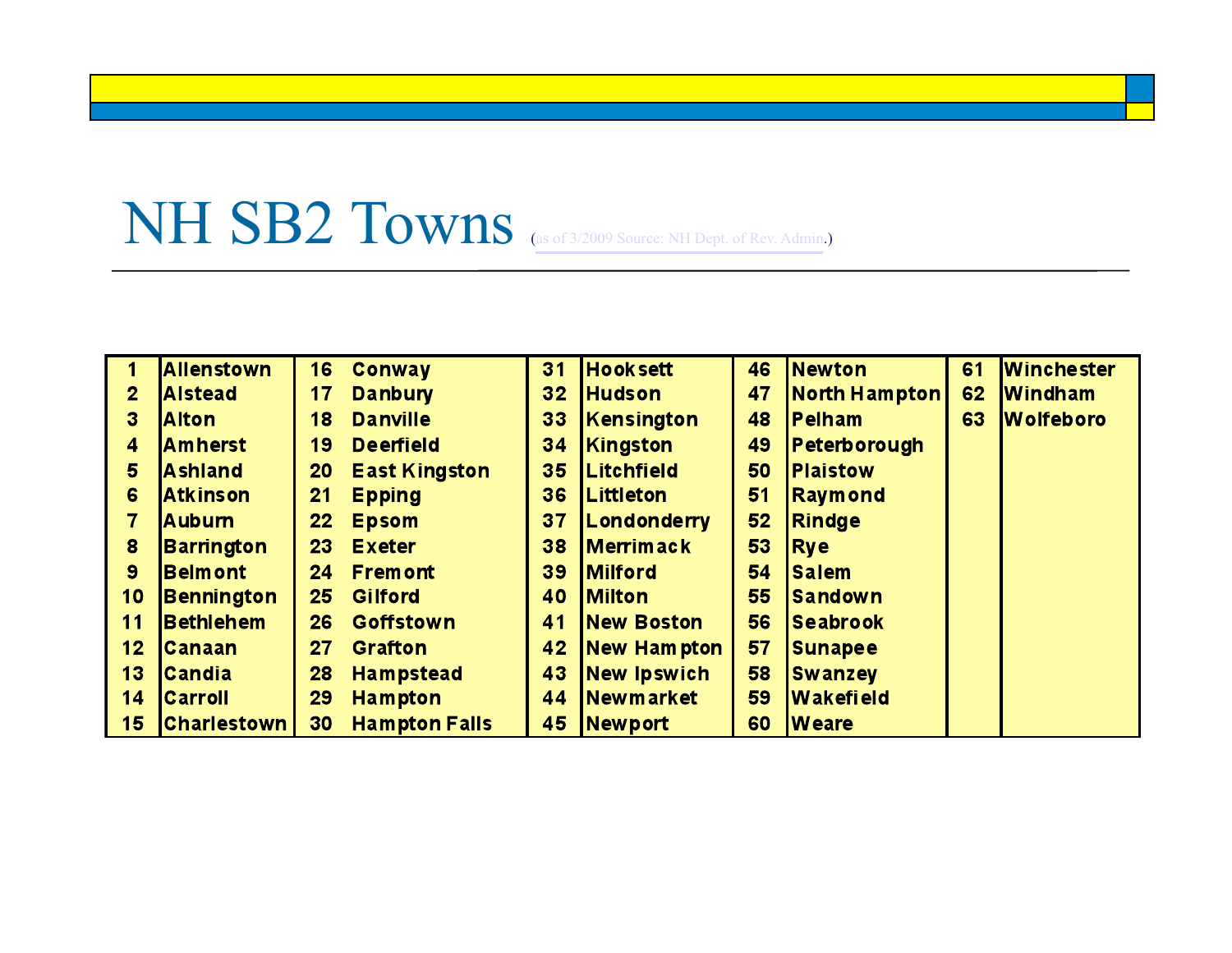## What *really* happens with SB2?

*You may hear …The fastest way to destroy a school district is with SB2* 

*The facts?* 

- *The difference in approved budgets in SB2 and traditional Town Meeting districts is negligible*
- *73 Schools/Districts have adopted SB2 since 1996 (Source:NH DRA)*

*Not a single one has ever rescinded it.* 

**Source: The Effect of the Official Ballot Referendum Form of Meeting on the Towns and School Districts of New Hampshire, NH Center for Public Policy**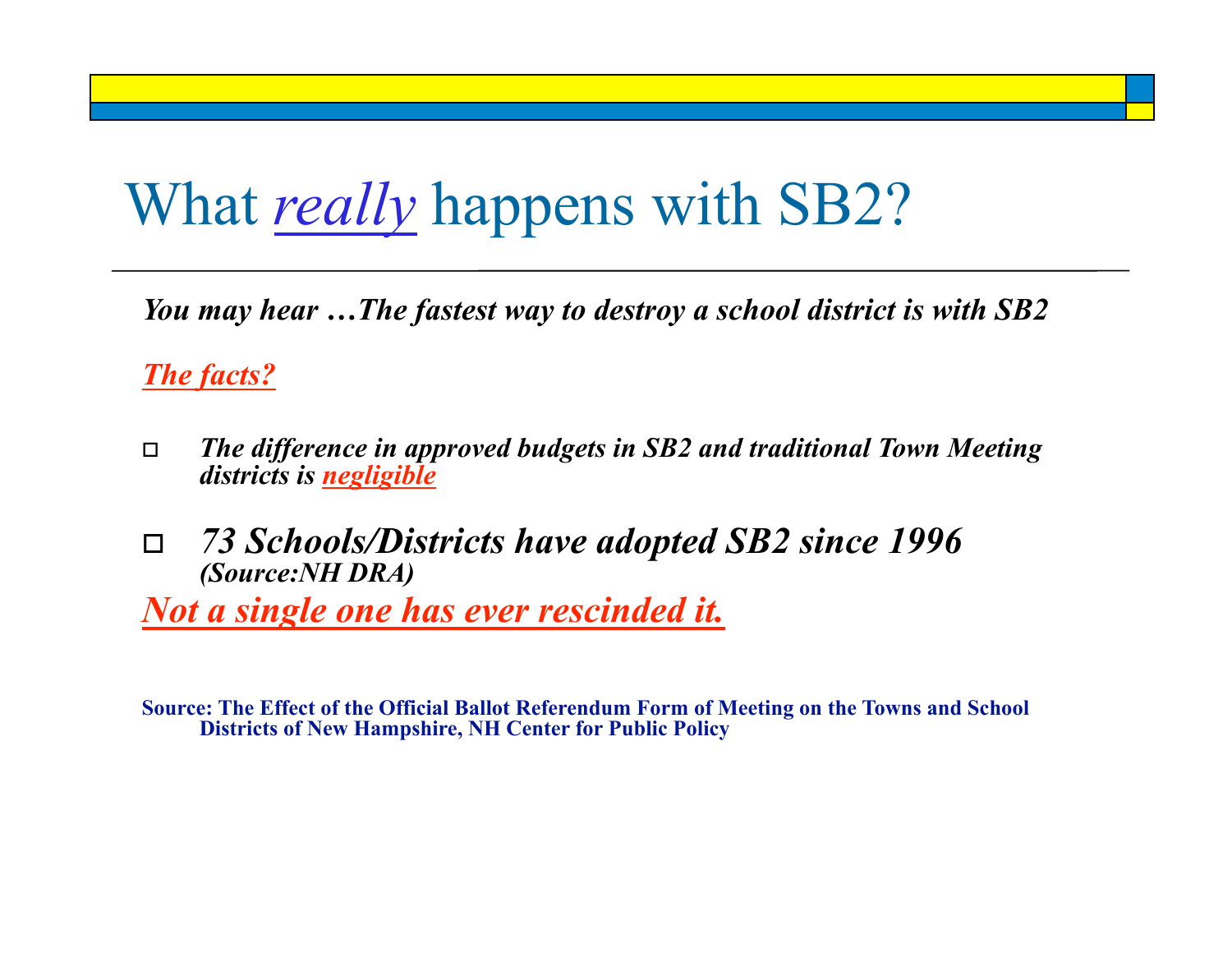### What *really* happens with SB2?

*People don't vote their pocketbooks* 

- *Higher appropriations per capita were proposed and approved in SB2 municipalities than in traditional town meeting towns*
- *The difference ( in appropriations per capita) among school districts was statistically negligible.*

**Source: The Effect of the Official Ballot Referendum Form of Meeting on the Towns and School Districts of New Hampshire, NH Center for Public Policy**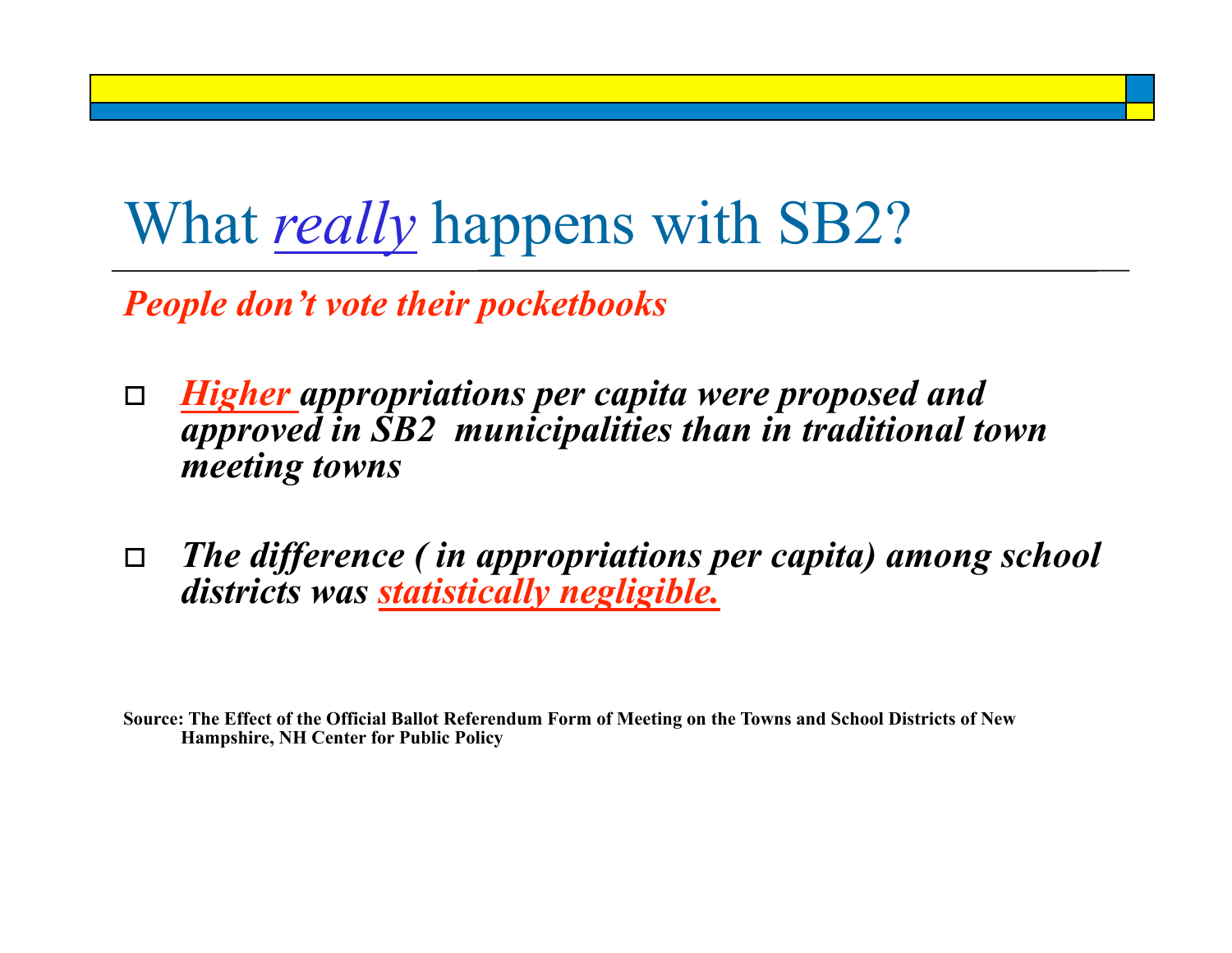#### *With SB2: Every registered voter can vote unlike Town Meeting*

- *There are more than 5500- registered voters in Bow*
- *Bow consistently turns out high percentages of voters on official ballot elections.*
- *Bow consistently turns out low voter turnout at town/school meetings*
- *It is rare for town/school meetings to exceed 10% voters and it is the norm to have 5% or less.*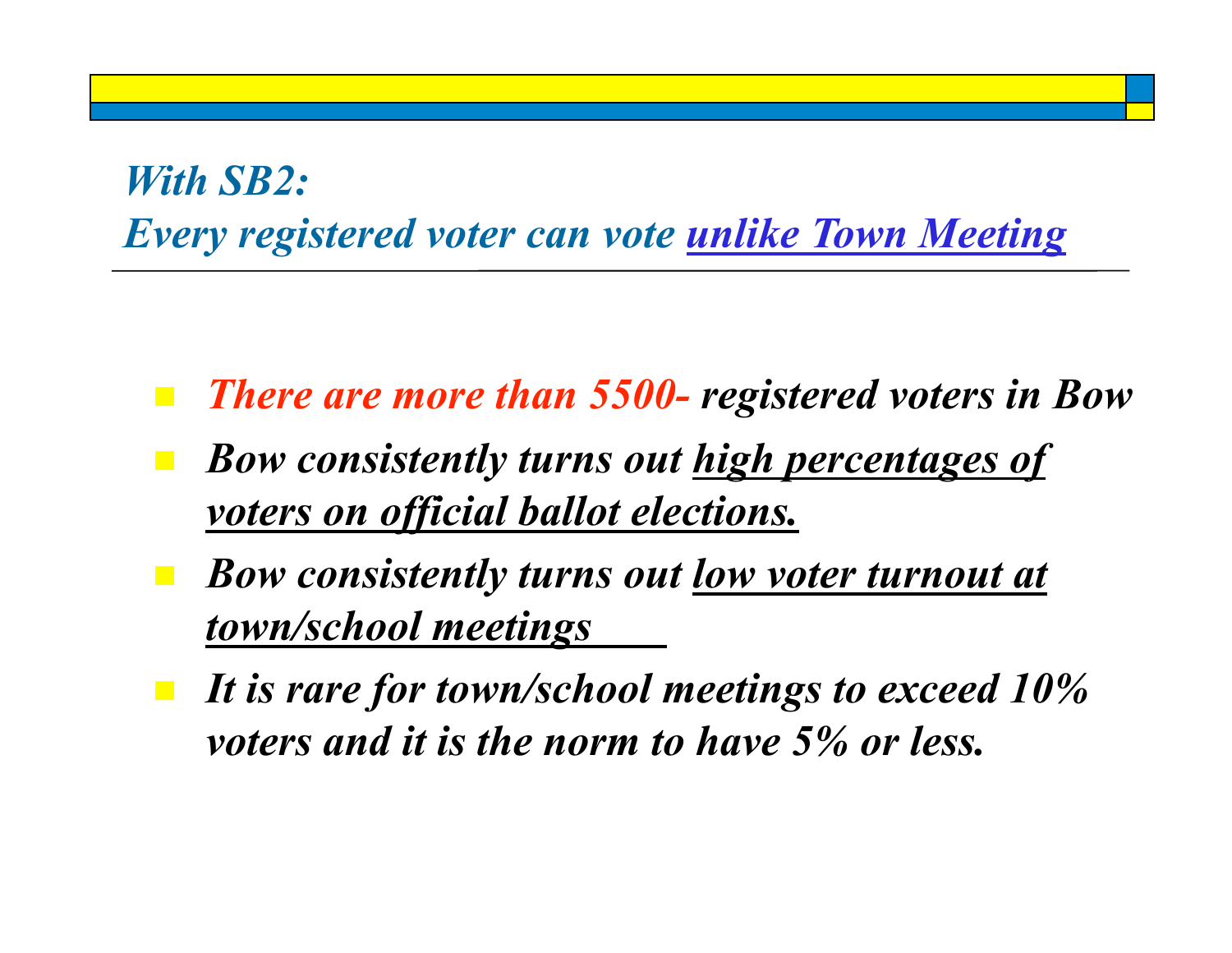## Major Flaws Town/School Meetings

#### *How do flaws effect Bow voters*

 *Town/School Meetings are exclusive. This flaw denies informed voters their right to vote if they are for reason any unable to make the meeting.* 

 *Intimidating- Most votes are cast in public where people are watching your every vote.* 

 *Town meeting rules are very complex and confusing. These rules are easily abused because they are difficult to understand.*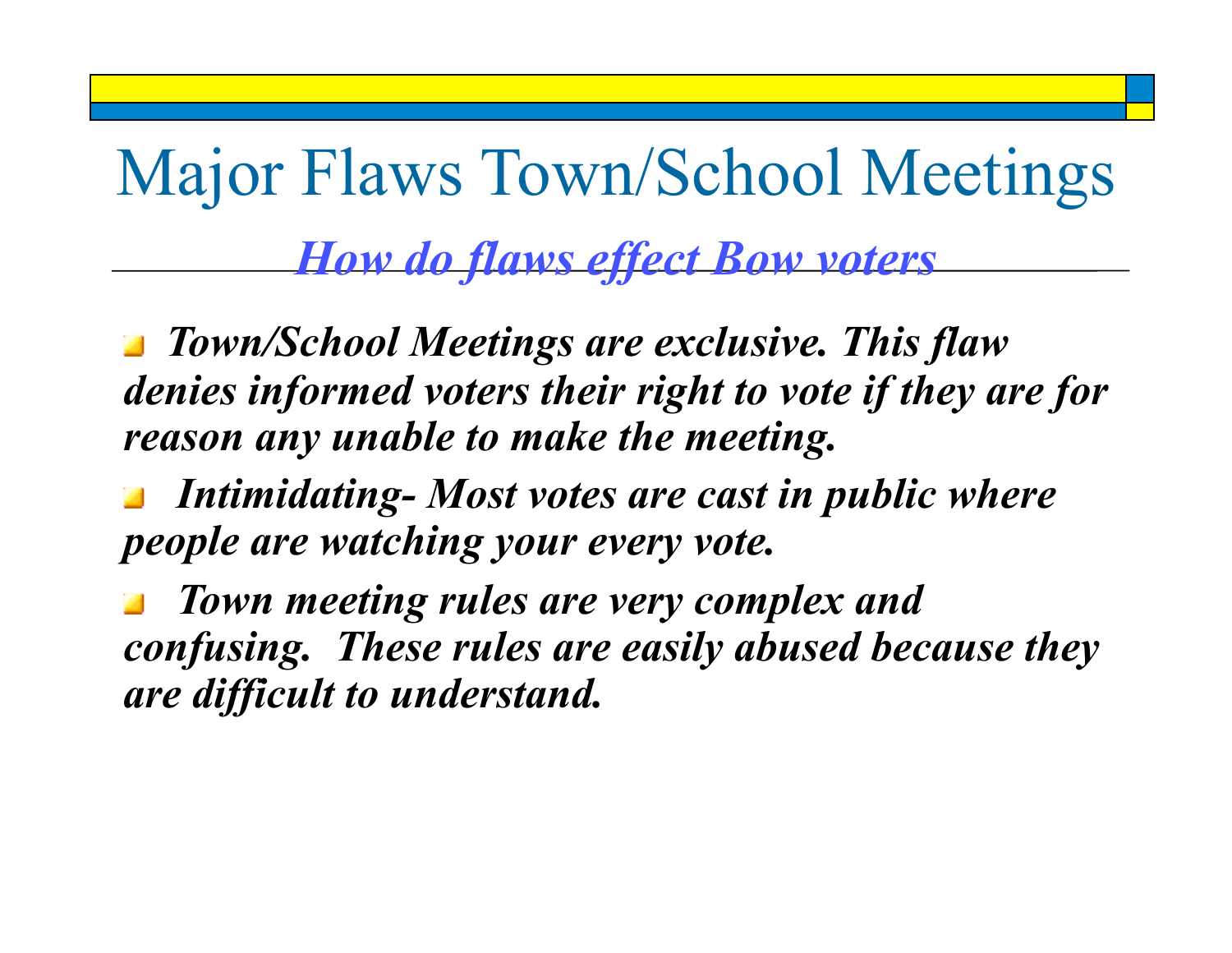Major Flaws Town/School Meetings

*How do flaws effect Bow voters (Continued)* 

- *One sided Debate: Debates are often onesided hard sell "infomercials". Questioners are limited to 3 minute for questions and responses.*
- *Little time is given to reach your decision.*
- *Very Unrepresentative-Meeting starting time of*   $\Delta \mathbf{r}$ *7:00 PM & long drawn out meetings make it difficult for our military, seniors, the handicap & people who work off shifts & many others to attend (more than 90% usually don't attend).*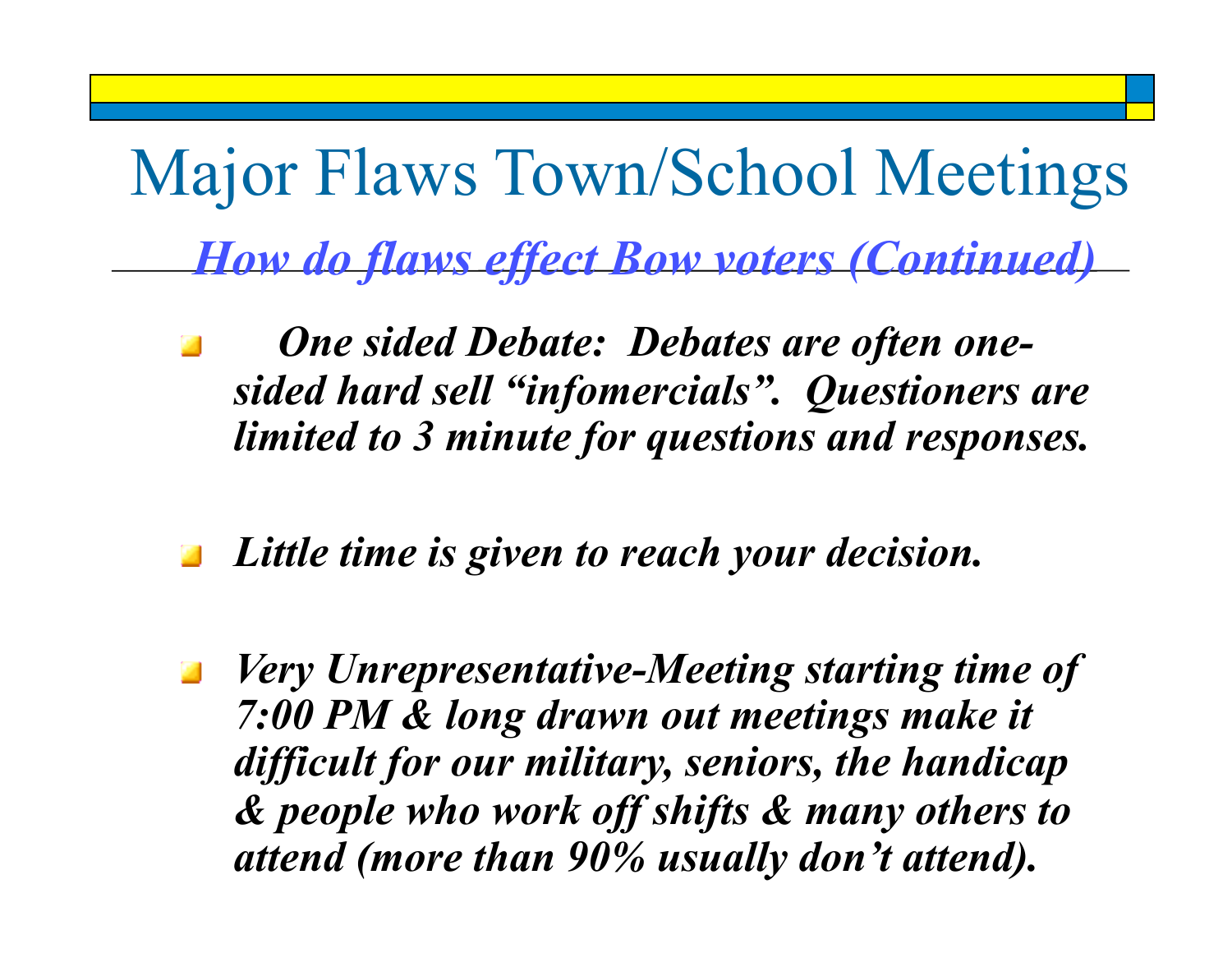Major Flaws Town/School Meetings *How do flaws effect Bow voters (Continued)* 

 *Misinformation is Mistaken for Education: So called "experts" have misinformed Bow voters on multiple occasions. Such as the need for a new school & saying the enrollment was increasing when it was actually decreasing. No time to fact check this misinformation at the meeting.*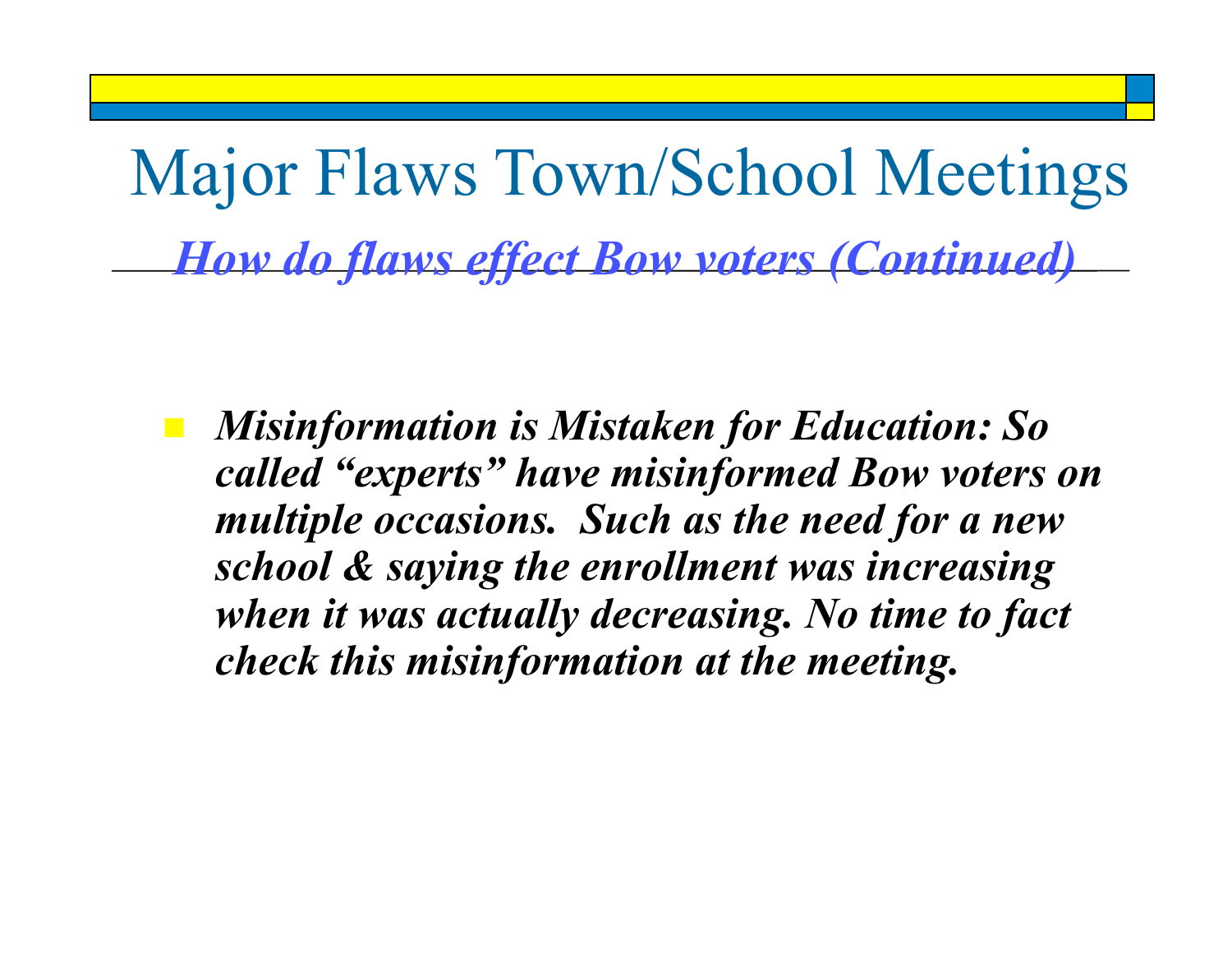#### **Meeting are Difficult for People to Attend**

- *Only a few dozen Bow voters (about 1% of all registered voters) attended the 2007 School District Meeting and that 1% voted on millions of dollars of expenditures for the remaining 99% to pay.*
- *Only 4 non elected officials attended the Bow Town warrant article public hearing this year.*
- *The attendance of meetings show meetings are difficult for people to attend.*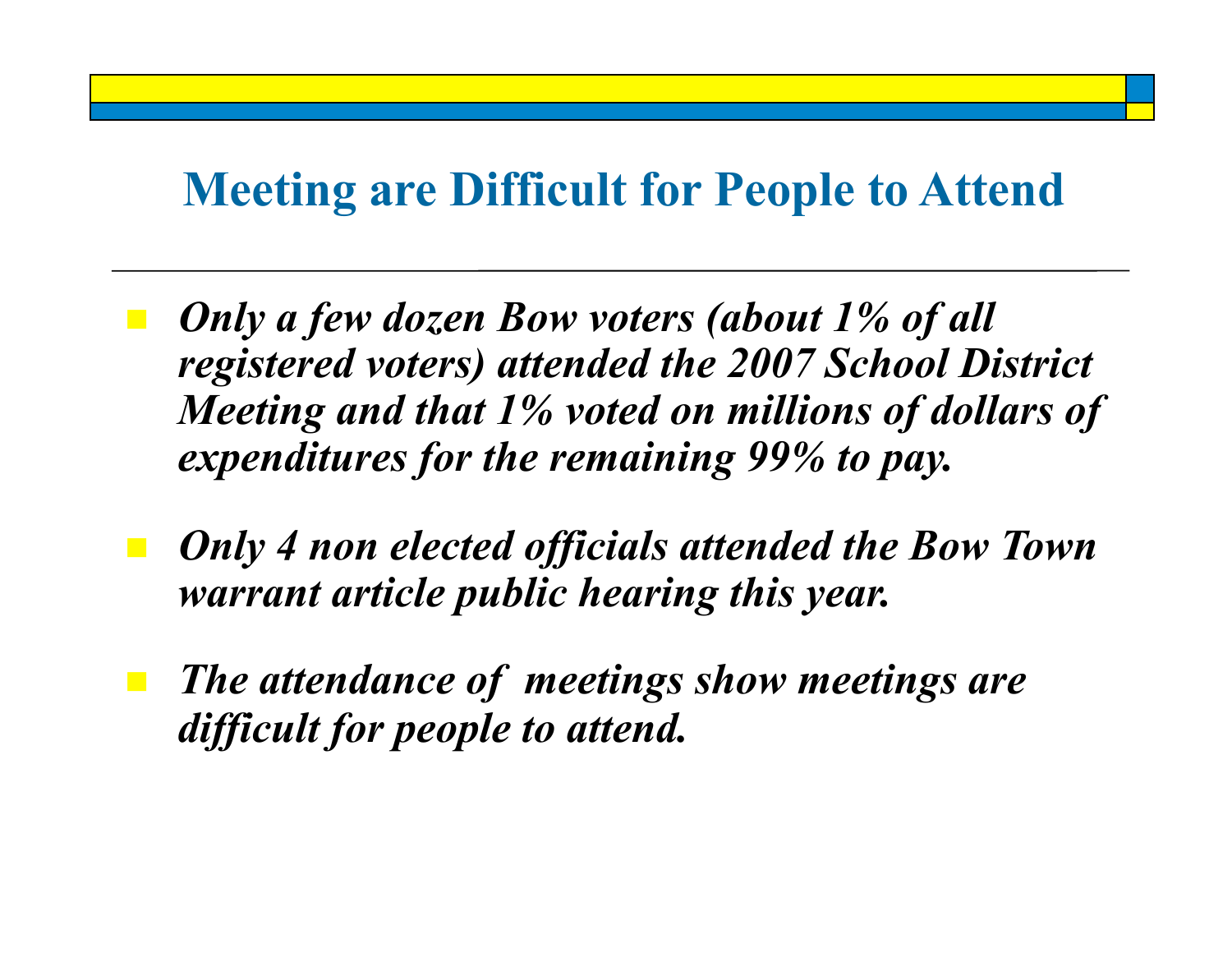*With SB2: Every registered voter can vote unlike Town Meeting* 

*You have no vote at Town Meeting* 

- *If you are away in the military or other service to your country*
- *You are a retiree away for the winter*
- *Unable or can't afford to leave work*
- *Your are sick or a loved one is.*
- *You are away on a business trip*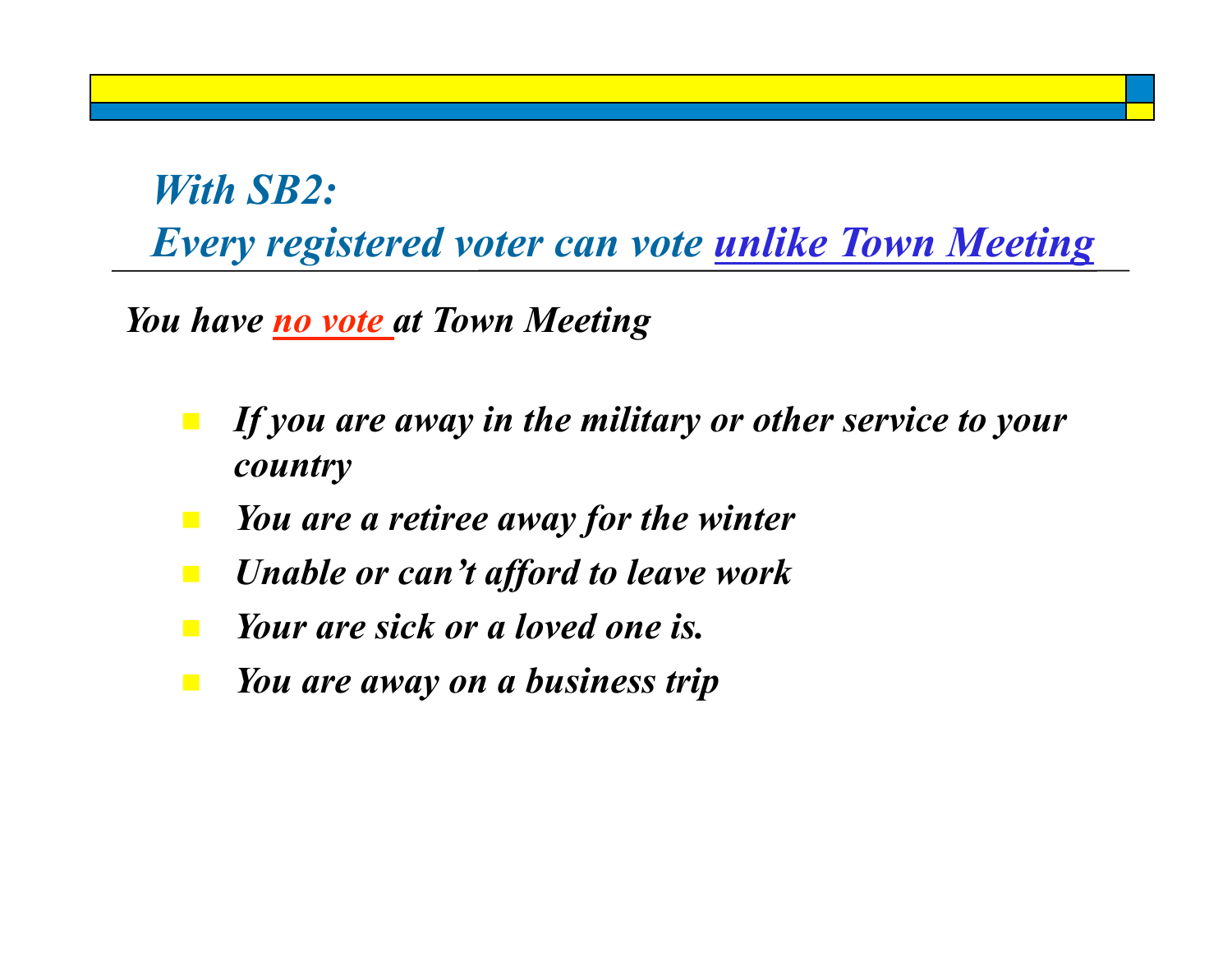#### *With SB2: Unlike Town Meeting*

- *Voting is easy. Voting hours are very flexible from 7:00 AM to 7:00 PM or by absentee ballot*
- *Voting is private. You vote in the privacy of a voting booth. You vote the way you want to vote*
- *Voting is efficient and convenient. No long lines & long hours.*
- *SB2 Protects you from voter fraud.*
- *Everyone who is eligible to vote can vote.*
- *Gives the voter one month to learn the issues during which they can quiz both proponents and opponents of all warrant articles.*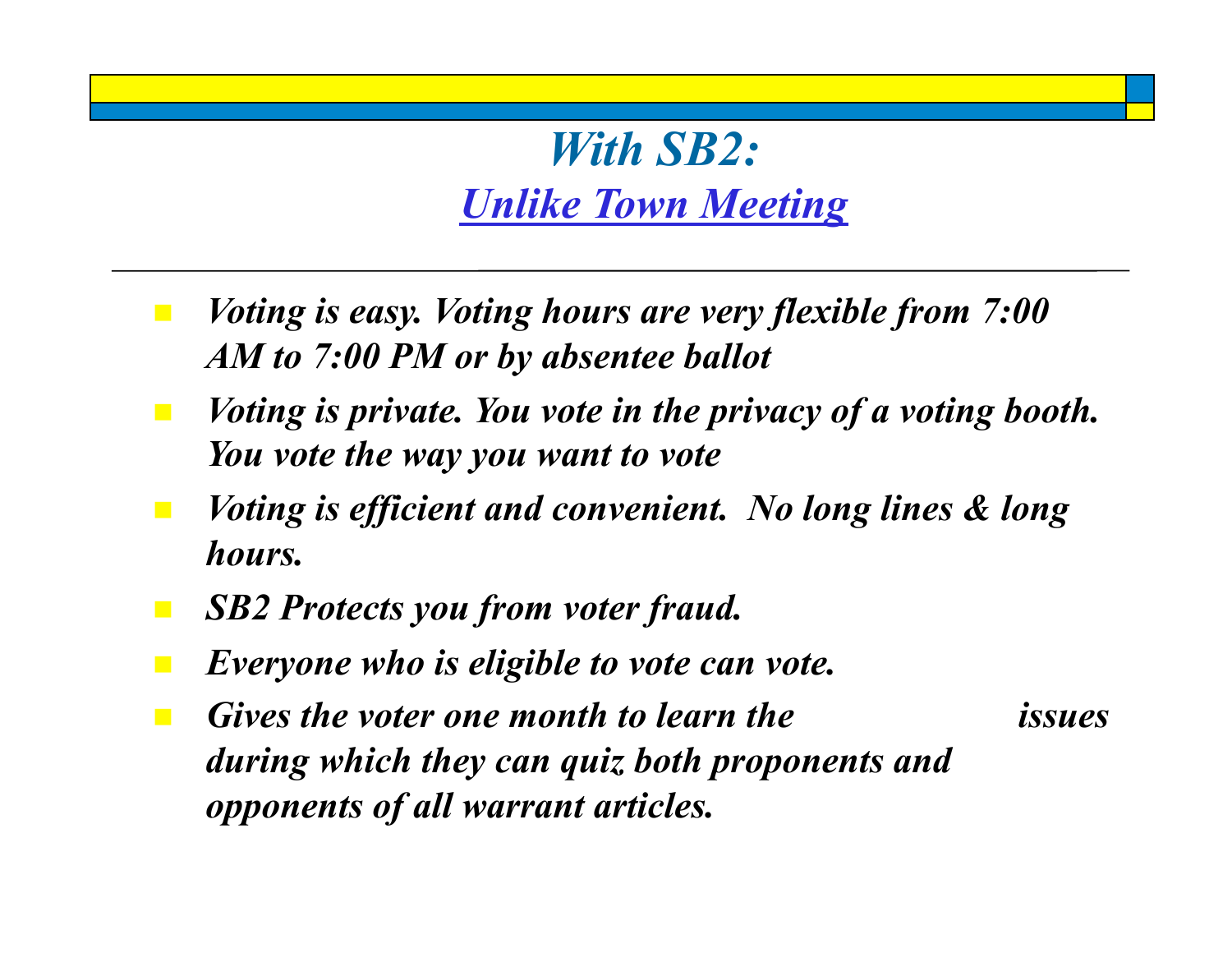**RSA 40:13 as explained by the NH DRA:** 

- **A default budget is the budget that is adopted**
- **if the proposed operating budget fails**
- **The town must prepare an operating budget and a default budget**
- **The default budget and operating budget shall be disclosed at the first budget hearing.**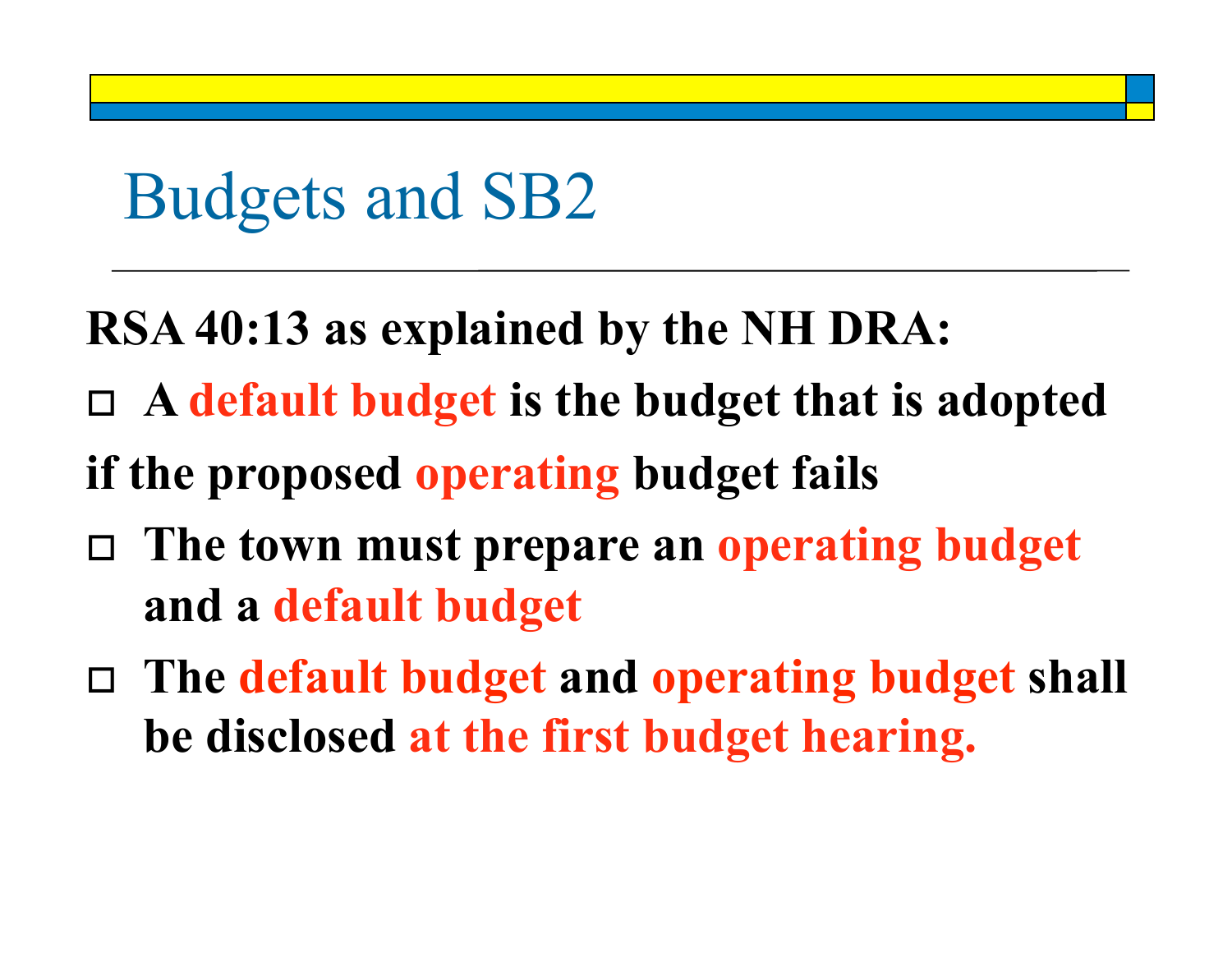#### **RSA 40:13 as explained by the NH DRA:**

 **A hearing on the entire budget and default budget must be held prior to posting the warrant**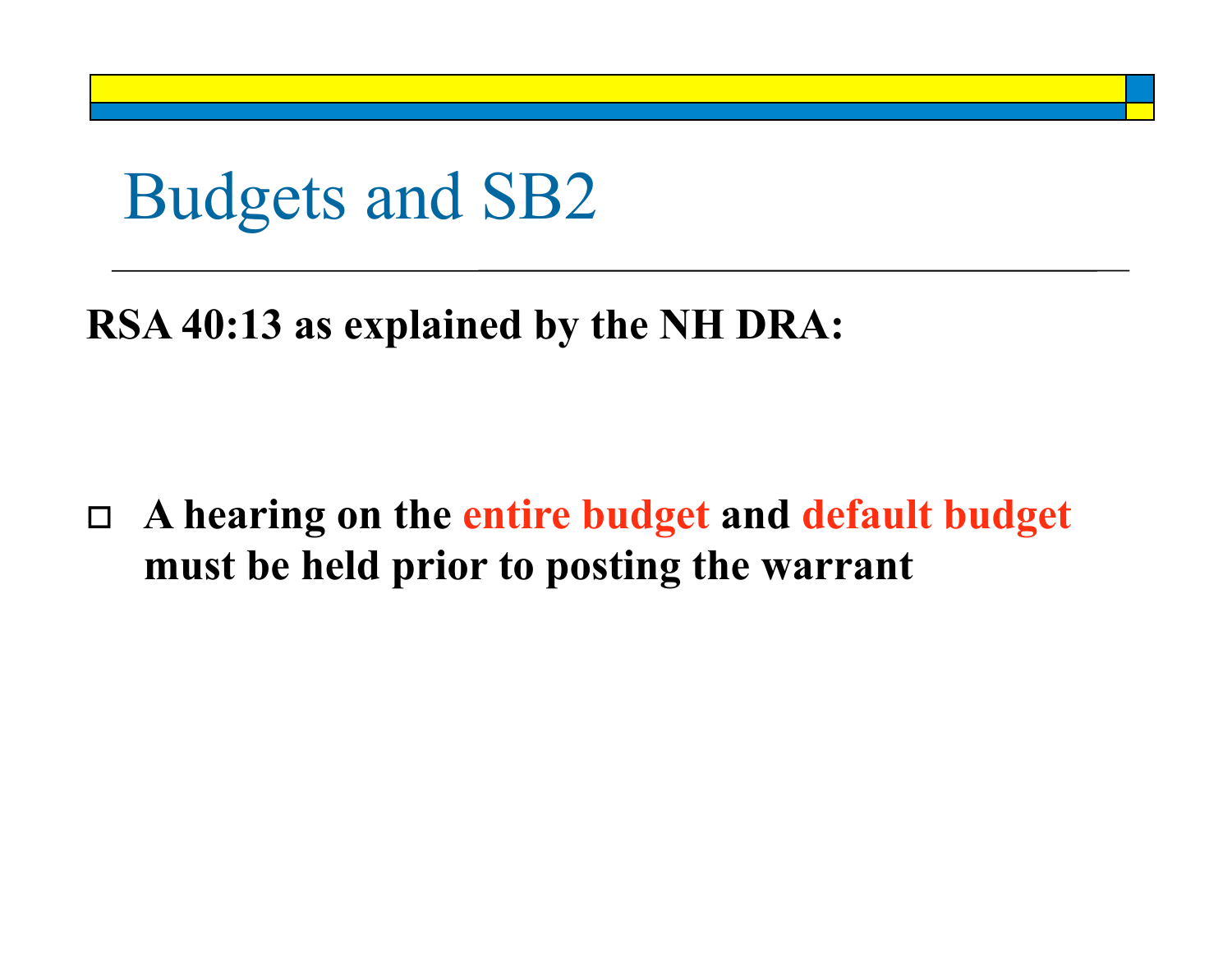### **RSA 40:13 as explained by the NH DRA:**

- **What is the** *entire* **budget?** 
	- *Operating budget plus….* 
		- *Special warrant articles (any appropriations including petitioned articles)*
		- *Individual warrant articles ( includes contractual obligations)*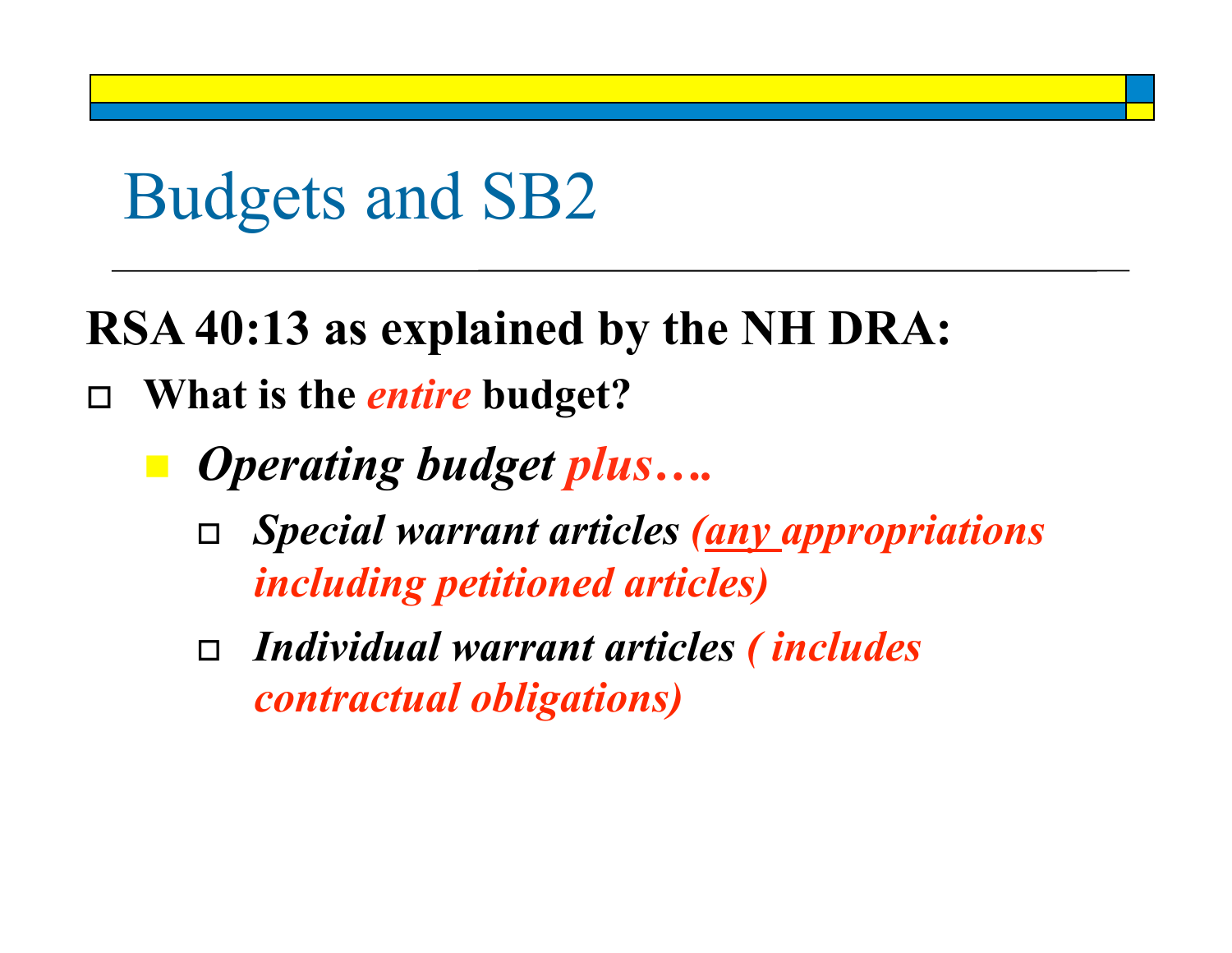Critical distinction: Special and individual warrant articles are separate from the operating budget.

Fact: In most SB2 Towns this year, proposed operating budgets were lower than the default budgets